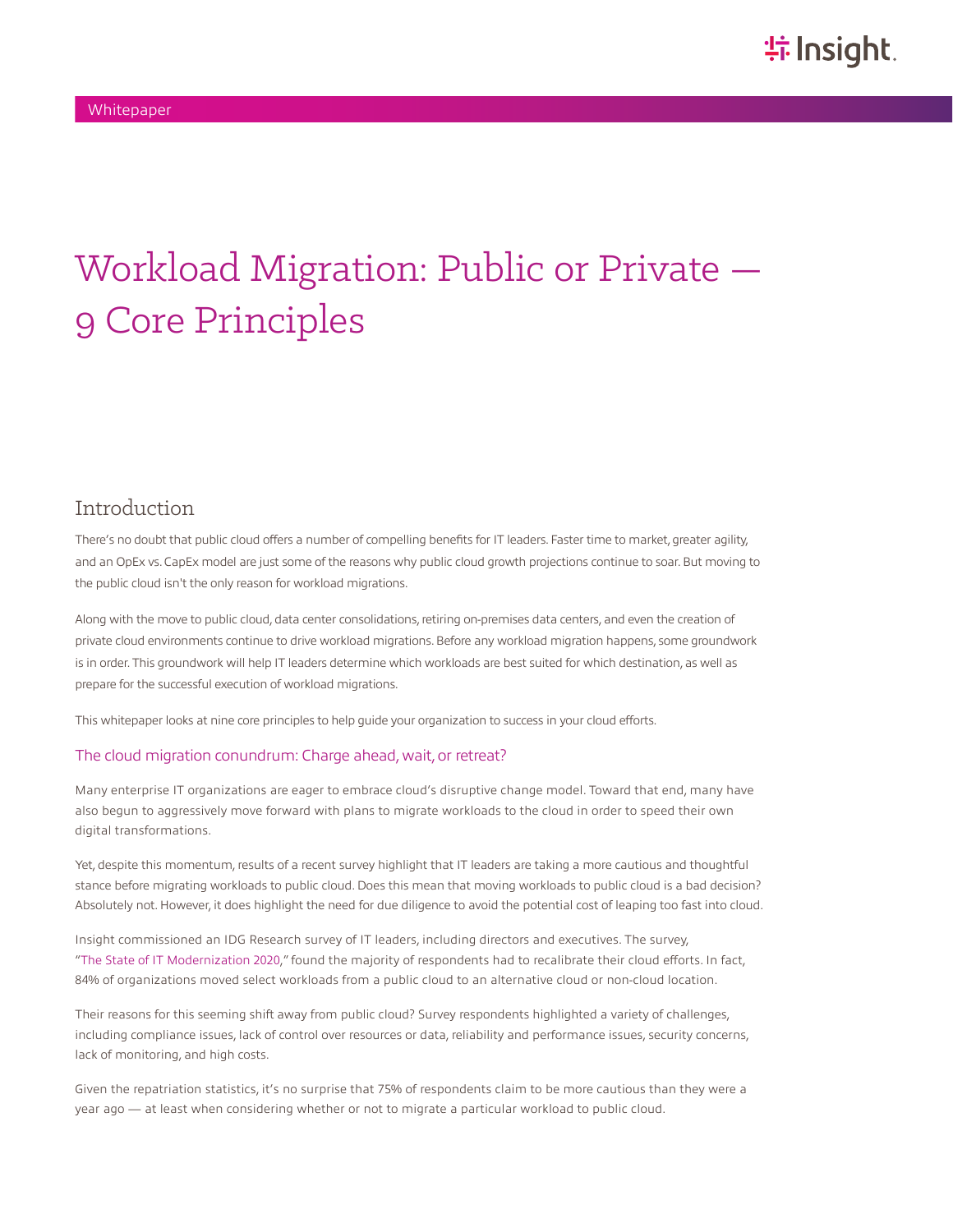#### Lessons learned: Looking before you leap into cloud

Such caution and prudence are wise. Some practices that help build chances for success? One prerequisite to any cloud migration is a thorough workload assessment.

#### About workloads and workload alignment

A workload consists of an application as well as the underlying resources required to make it operate. Such underlying resources include compute, network, and storage. They may also involve other considerations like location, cooling, heat, and power. Understanding what constitutes a workload is often the first step when deciding which workloads are most-suited for cloud migration.



Workload alignment is the process of identifying the most technically appropriate and cost-effective platform to support a workload's business requirements. Services surrounding this process may also be referred to as workload and platform alignment.

#### How workload and platform alignment works

The process of workload and platform alignment helps to first identify key workloads, including their business function and underlying dependencies.

This methodology successfully pairs (or "aligns") that workload to the most appropriate, underlying platform. If a cloud platform is identified for that workload, it might take many forms:

- ͓Public cloud
- ͓Private cloud
- ͓Hybrid cloud

As part of this process, some workloads might be identified as ineligible for cloud migration. Timing, budget, and appropriate migration options per workload are also considered. Some options might include:

- $+$  Replatforming
- ͓Lift-and-shift
- ͓Workload and system consolidation
- ͓Retirement or decommissioning

When it comes to migrating workloads to the cloud, following this approach to align workloads to the right platform can bring organizations a higher chance for cloud success.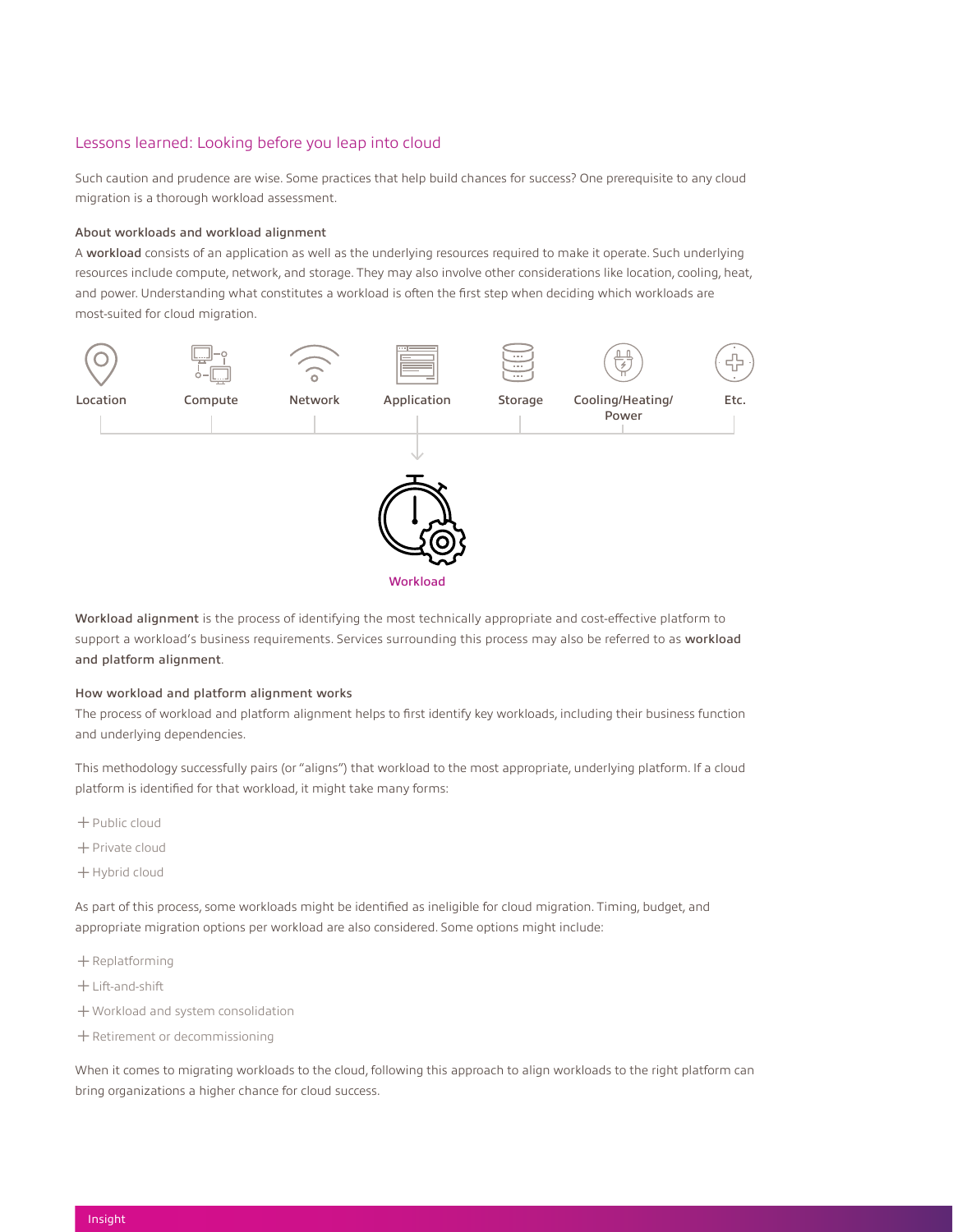

## Principle #1: Set realistic cloud expectations

Some organizations may fail right away if there's a wide gap between their initial expectations for cloud and the reality they face. This can come in a few different forms.

One client wanted to be able to dynamically move all workloads between AWS® and Microsoft® Azure® cloud platforms. Yet, this client could not clearly define why that expectation was necessary to meet the business need of their workloads. More importantly, current cloud resources and multicloud tools available are not really mature enough to easily make this type of move.

Organizations have also been chartered to move everything to the cloud as soon as possible. This can oversimplify what can often require a more careful vetting of legacy and upcoming workloads and their underlying dependencies.

# Principle #2:

# Take the time to prioritize certain workloads over others

The "all cloud, right now" mentality described in Principle #1 can lead to failure to prioritize workloads appropriately. Some organizations do not take the time to identify which of their workloads are most suited for cloud migration in the short term. They also don't prioritize those workloads first for migration while sorting out the needs of more complex workloads.

A workload and platform alignment exercise helps to identify and eliminate those workloads that are NOT good candidates for migration to a cloud platform. These might be legacy applications at the end of their lifecycle or those that would require significant redevelopment in order to work in the cloud. Some workloads may have more rigorous security and compliance requirements or other needs for availability and failover. Still others may be too complex or too costly to replatform to cloud in their current state, given their existing dependencies.

Workloads already accessed via web browser or through the internet are often a more natural fit for the cloud, as these often require less effort to replatform. Prioritizing these first for cloud migration can make good business sense while you work to prioritize (or eliminate) other workloads for cloud migration. But, there is a caveat when planning to migrate even these types of workloads: Their surface web front end simplicity can still mask much underlying complexity.



### Principle #3: Consider workload dependencies

Workloads have technical dependencies, in terms of the underlying hardware and software resources they require. But, workloads also have other dependencies. These can relate to dependent data flows that impact how well they perform their specific business functions. Just imagine a thriving data warehouse environment with hundreds of jobs and workloads surrounding the operation of one or more database systems. Moving key workloads to the cloud without considering the data flowing both into and out of the system can lead to failure.

Here's one case in point: Shortly after performing a workload alignment analysis for one client, a set of application workloads with all web front ends was identified. On first glance, the workloads seemed easily scalable and ideal for migration to public cloud.

After further assessment, hundreds of apps were discovered within the organization that needed constant access and communication with a centralized database. There were roughly 50 apps that made up a single workload alone, with each app needing access to this database. Application owners already knew that the current state of this legacy application architecture was too large, monolithic, and entwined to make such workloads a good, short-term candidate for cloud migration. But, company management needed proof that such workloads (in their current state) could not be easily migrated.

In this case, a different discussion ensues. If your organization still wants these functions in the cloud, you may need to spend more time and money redeveloping or rearchitecting such complex environments surrounding certain application workloads. This might involve rearchitecture that adds containerization or virtualization to help detangle and logically separate these workloads into separate microservices.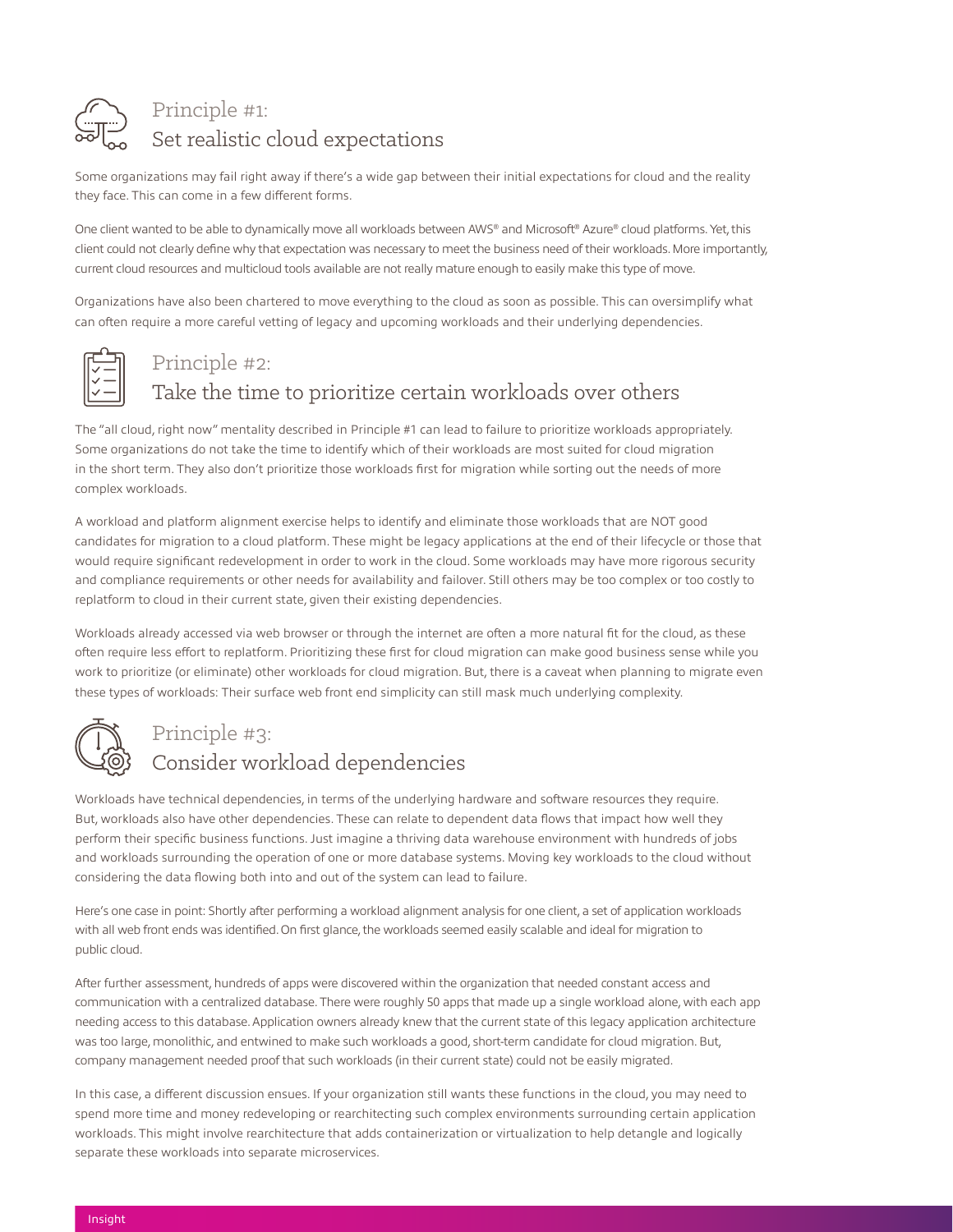

#### Principle #4: Understand a cloud move is about more than just technology

Moving workloads to a cloud platform involves not just technology migration. It can also involve cultural change, adoption of new processes and procedures, and retraining the organization in how to perform its key tasks.

In one client example, the organization began with the expectation that all workloads could be moved to the public cloud. After completing the workload and platform alignment exercise, the organization realized some workloads could move to the public cloud without much issue. The organization also concluded that its business was not as "cloud ready" as it needed to be. In this case, the company opted to start building a high-level roadmap and deeper framework in its core business to better prepare it for successful workload migration to the cloud.

In another case, cloud providers often tout the cost savings of a move from on on-premises CapEx IT spending to more manageable, cloud-based OpEx (pay-as-you-use) spending. While this can be true, large organizations must consider how their finance organization operates. Many have likely developed detailed, divisional breakout charges for IT over the course of many years. Changing suddenly from this CapEx charging model to a public cloud OpEx model may not be possible overnight.

Similarly, the tools and internal expertise used to manage and monitor the operation of on-premises workloads may not easily translate to cloud-based counterparts.

Lastly, application owners and end users must also be able to embrace any process change caused by a move to cloud.

### Principle #5: Ensure buy-in from key groups and stakeholders

Just like any large IT deployment, upgrade, or migration project, migrating workloads to the cloud also requires buy-in at several levels of the organization. At the top, it requires an executive stakeholder who is able to successfully communicate the importance of the project and seek buy-in across the organization.

Similarly, as mentioned in the prior principle, a larger cloud workload migration also requires buy-in from key groups whose current activities and processes will be impacted. This includes finance, application owners, and workload end users. It can also include IT groups who currently manage or oversee the on-premises operation of such workloads.

You need to know if the application owner, for instance, has the time in their teams to build up an environment and test a new model. Are end users willing to go through some effort to help the company save money?

IT security, data governance, and compliance teams should also be consulted in the early planning phase for any intended cloud workload migration. This ensures that security and compliance issues are effectively addressed before the workload goes to the cloud prematurely. One thing an organization doesn't want: pulling workloads back from the cloud, due to privacy or security concerns identified too late by internal or external auditors.



#### Principle #6:

#### Take responsibility for your security

Just because your workload is going to someone else's cloud doesn't mean your organization's responsibilities for security will end. In fact, they may get more complicated at first. Many cloud providers adhere to what's known as a "[Shared Responsibility"](https://solutions.insight.com/getattachment/74ac2b79-3668-4e53-8071-40cff745c7e1/Moving-Workloads-to-the-Public-Cloud.aspx) model for cloud security. Make sure you understand the cloud provider's security role and obligations as well as your own. The best place to start is often your organization's security team.

While parts of your security team's role will go away in a move to cloud, other factors will be added to their responsibilities. Their role may, in fact, become more complicated — especially in a move to a hybrid cloud platform.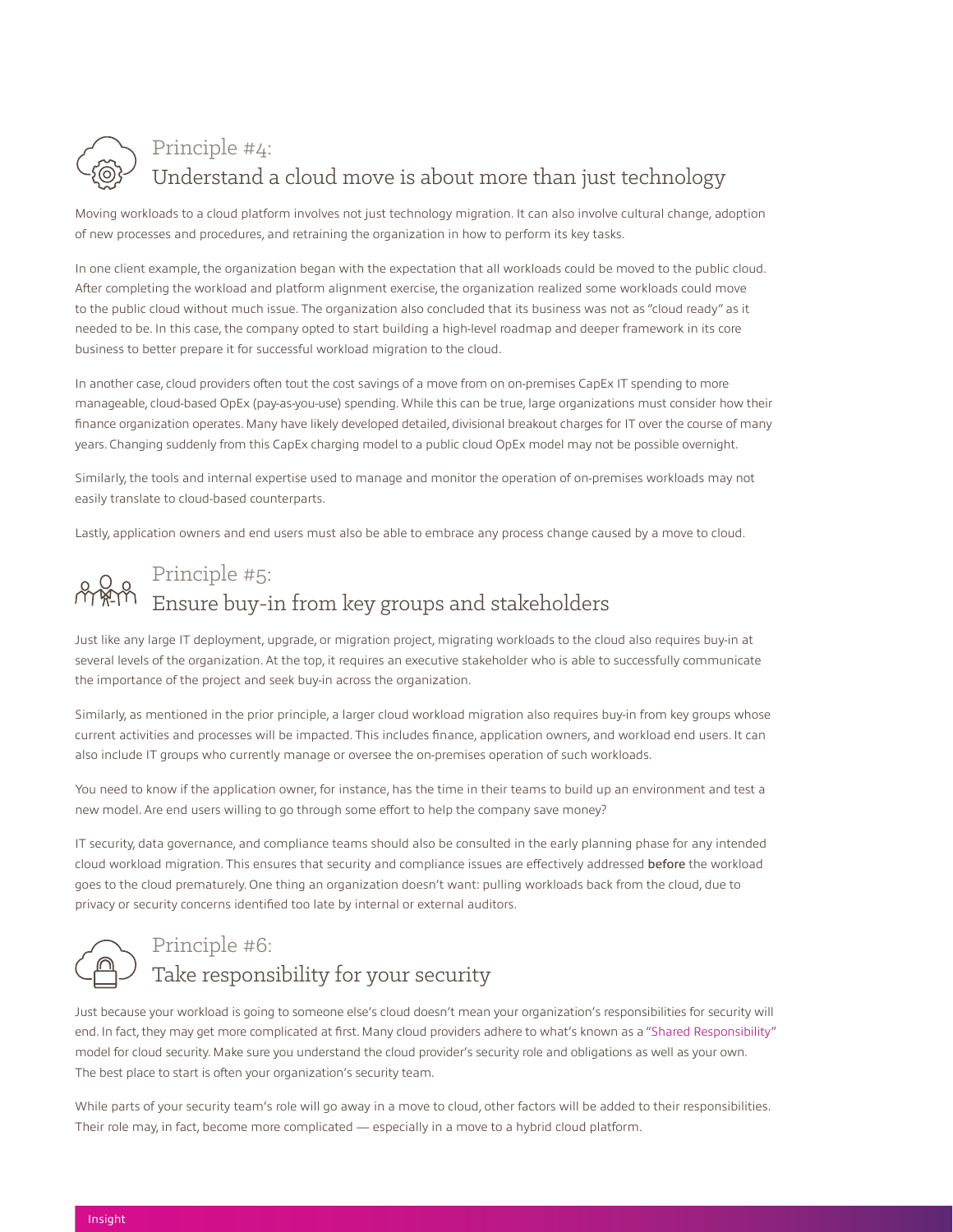## Principle #7: Start from an existing catalog

When determining an organization's preparedness to migrate workloads to the cloud, check to see if the IT organization has already defined an internal service catalog of offerings that the IT department — and the business — support.

If an organization already has this type of catalog, it can mean some of the early groundwork surrounding workloads has already been done. If this type of catalog does not yet exist, the organization may not have a good understanding of workload Service-Level Agreements (SLAs), owners, and dependencies. This makes it harder for them to discuss workload readiness and the pros and cons of migrating specific workloads to a cloud platform.

#### Principle #8: Don't overlook the details

Just as with any migration, workload migrations to the cloud also require specific planning steps to be performed in advance. Sometimes, even the smallest omissions can mean the difference between a successful or failed migration.

Here's one example: A client moved a large percentage of its workload to the cloud. The migration appeared to go smoothly. One-and-a-half days after deployment, however, one of the company's shipyards called in with a problem. Data from the scale weighing the trucks passing through wasn't coming into the now-migrated system. In this case, the need to connect this end device at the shipyard to the migrated system had been completely overlooked during pre-migration planning.

Again, it's important to consider end devices collecting data for a workload and all of the workload's various data flows.

## Principle #9: Fully vet your cloud provider

Top-tier public cloud providers seem like a good bet for workload migrations. But, even if you plan to use the most popular providers, it still makes sense to learn what each cloud provider will and won't do for your specific workload.

This includes variations in feature availability from region to region within the same provider. Usage monitoring, security, charges, access, and features may differ — even with the same provider.

As organizations move higher up the stack from Infrastructure as a Service (IaaS) cloud services to Platform as a Service (PaaS) and Software as a Service (SaaS), they may also want to take more time discovering which cloud provider aligns the best with their business. Once an organization puts its resources into a significant SaaS cloud offering, it may be tough to move away later on.

Here as well, once workload requirements are defined, Insight also works with clients to help them assess cloud provider offerings.